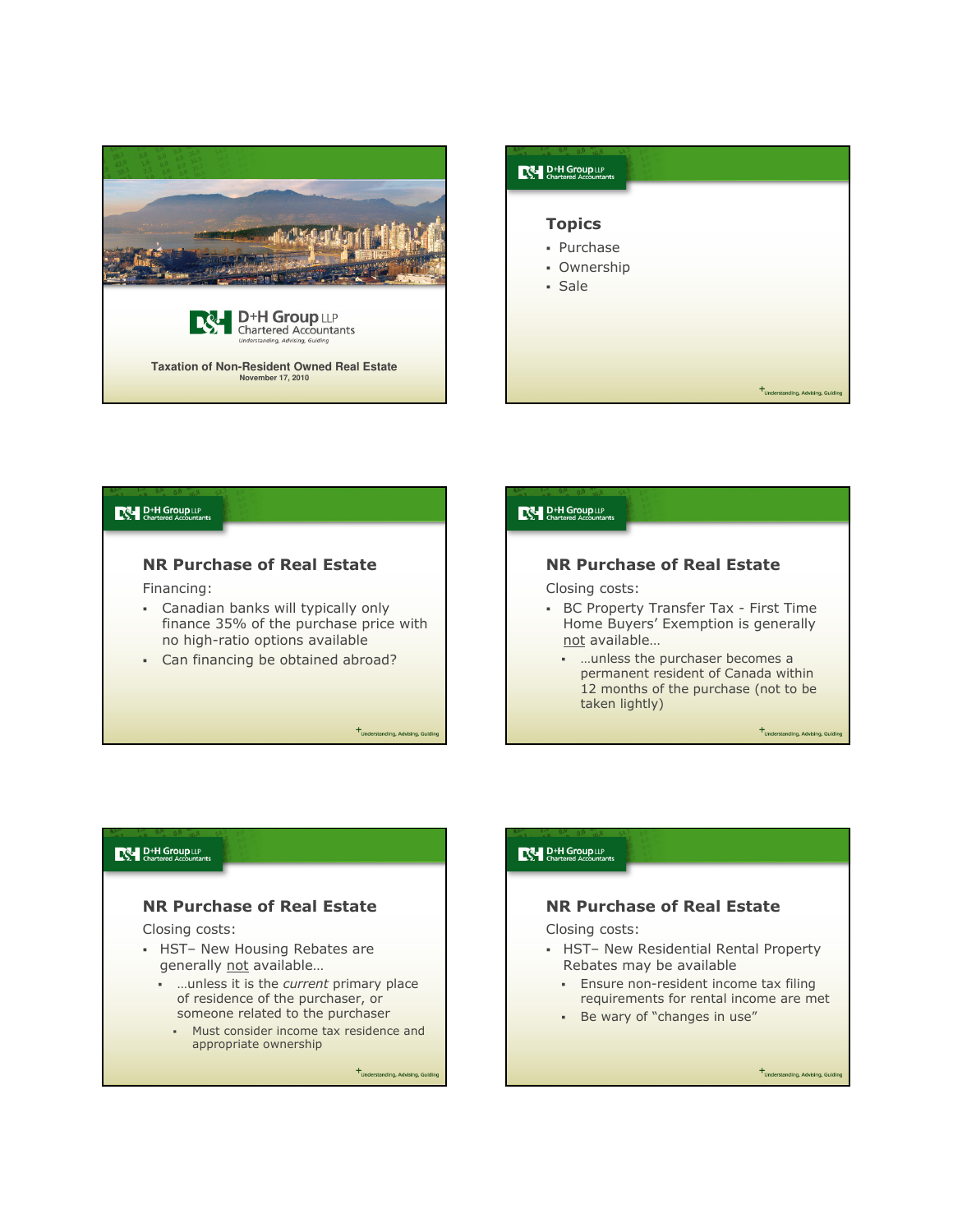#### $R^{\mathsf{N}}$  D<sup>+H</sup> Group LLP

### NR Purchase of Real Estate

Closing costs:

- HST– What if it's commercial property?
	- A non-resident of Canada can register for GST/HST to claim an input tax credit on the GST/HST paid/selfassessed on the purchase
	- Note that the non-resident owner must charge HST on any future sale (or "change of use") of the property

 $R^{\mathsf{U}}$  D<sup>+H</sup> Group LLP

### NR Ownership of Real Estate

Personal use:

- Property tax Home Owners Grant is not available
	- Must be a Canadian citizen or landed immigrant and ordinarily reside in BC
		- Again, this is not to be taken lightly

+<br>Understanding Advising Gu

#### D<sup>+H</sup> Group LLP

### NR Ownership of Real Estate

Rental:

- Canada has the ability to tax nonresidents on certain types of income and gains earned from sources within Canada
- That includes income and gains from real property located in Canada
- Tax treaties do not provide an exemption from the taxation of real property income and gains, so our domestic law prevails

#### **D**<sup>+H</sup> Group LLP

## NR Ownership of Real Estate

Rental:

- Ultimately, the taxation of rental income and gains from real property is not dissimilar from the taxation of such amounts for Canadian residents
- Unfortunately, there is a special filing and withholding tax regime in place designed to protect Canada's ability to collect such taxes from non-residents

### D<sup>+H</sup> Group LLP

### NR Rental of Real Estate

Rental income – withholding tax:

- By default, rental income is subject to a 25% withholding tax on the gross amount of the rental income
- . This withholding must be remitted to the Canada Revenue Agency ("CRA") by the 15<sup>th</sup> of the month after the rent is paid

+<br>Understanding, Advising, Guio

#### $R^{\mathsf{N}}$  D<sup>+</sup>H Group LLP

### NR Rental of Real Estate

Rental income – withholding tax:

- For example:
	- Mr. X receives \$2,000 of rental income in November 2010 as a non-resident of Canada
	- The withholding is \$500, and it must be remitted to the CRA by December 15, 2010

+Understanding, Advising, Gui

 $+$ Understanding, Advising, Guid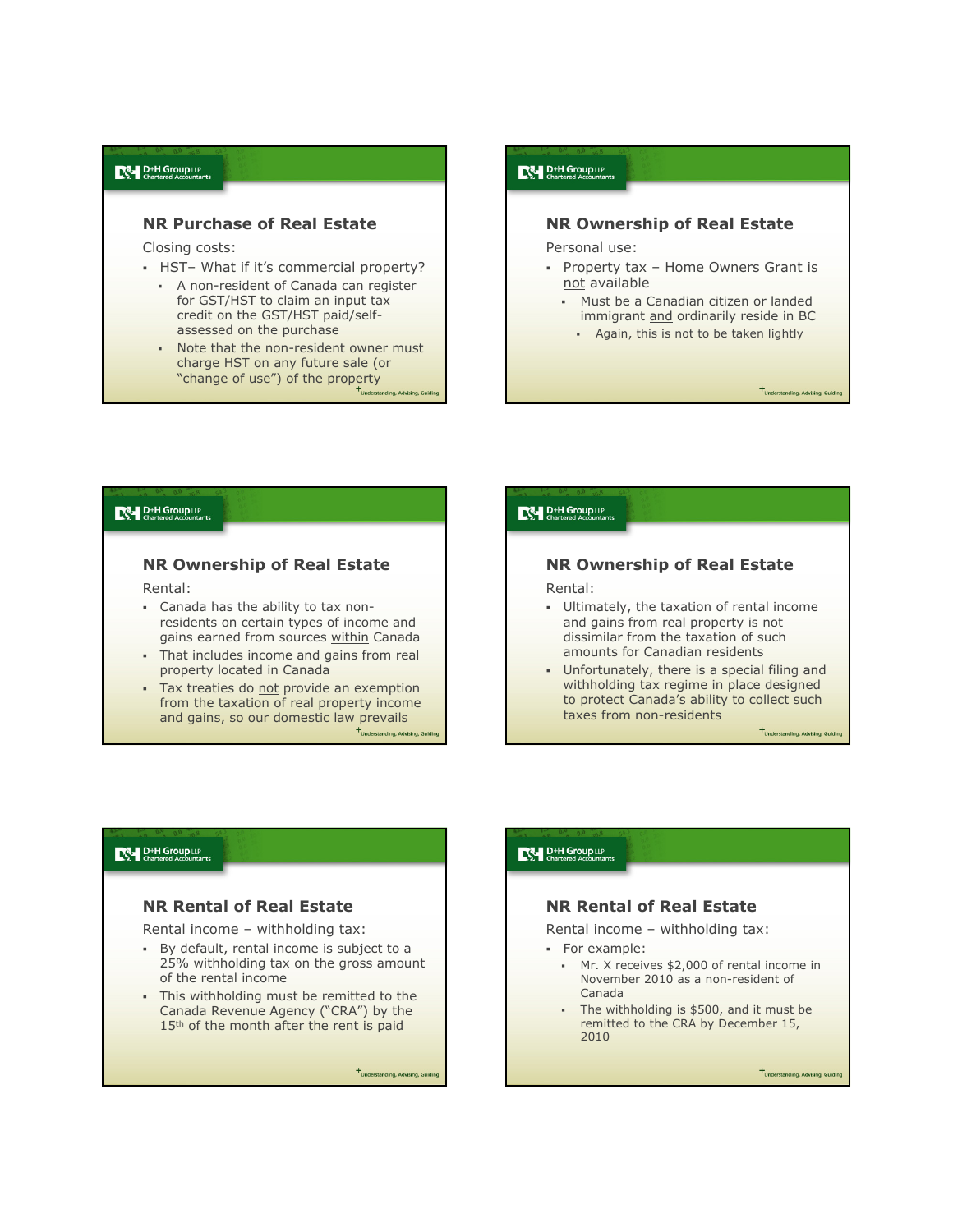#### $R^{\mathsf{N}}$  D<sup>+H</sup> Group LLP

### NR Rental of Real Estate

Rental income – withholding tax:

- Who is supposed to withhold and remit? The agent/property manager handling the
- funds (or the tenant, if there is no agent) What if they don't withhold and remit?
	- Penalties up to 10% on the failed
	- withholdings (20% if gross negligence) Arrears interest
	- Joint liability for the agent/tenant

## $\mathbb{R}$  D<sup>+</sup>H Group LLP<br>Chartered Accountants

#### NR Rental of Real Estate

Rental income – withholding tax:

- Year end reporting NR4
	- The remitter is also required to file an NR4 to report the gross rental income and related withholdings at the end of the year
	- $\blacksquare$  This is due March 31st of the following year (e.g. 2010 NR4's are due March 31, 2011)
	- Penalties (up to  $$1,000$  for a single NR4) and interest also apply for late filings

### D<sup>+H</sup> Group LLP

## NR Rental of Real Estate

Rental income – what now?

- Your client has had 25% withheld from gross rental income, and has an NR4 slip to prove it
- Is that the end of it?
- It can be…
	- **However, there is an alternative**

+Understanding, Advising, Guidir

# **D**<sup>+H</sup> Group LLP

### NR Rental of Real Estate

Rental income – S.216 returns

- S.216 is a special part of the Income Tax Act that allows non-residents to file tax returns in Canada to claim expenses against their rental income
	- The net amount is then subject to tax at graduated/bracket rates of tax – rather than a flat 25%
- Most of the time, this is a better option

 $+$ Understanding, Advising, Guid

#### D<sup>+H</sup> Group LLP

### NR Rental of Real Estate

Rental income – S.216 returns

- What can a non-resident deduct as a rental expense?
	- Mortgage interest (even if the lender is outside of Canada)
	- **•** Property taxes and insurance
	- Strata, property mgmt, and other fees
	- Repairs and maintenance
	- Depreciation…

+<br>Understanding, Advising, Guid

#### $R^{\mathsf{N}}$  D<sup>+</sup>H Group LLP

### NR Rental of Real Estate

Rental income – S.216 returns

- What's the catch?
	- The S.216 return must be filed within 2 years after the end of the year
	- So for the 2010 calendar year, the S.216 return must be filed no later than December 31, 2012
	- If it's late –you lose the option of filing a S.216 return, and you're stuck with gross withholding at 25%+Understanding, Advising, Guidi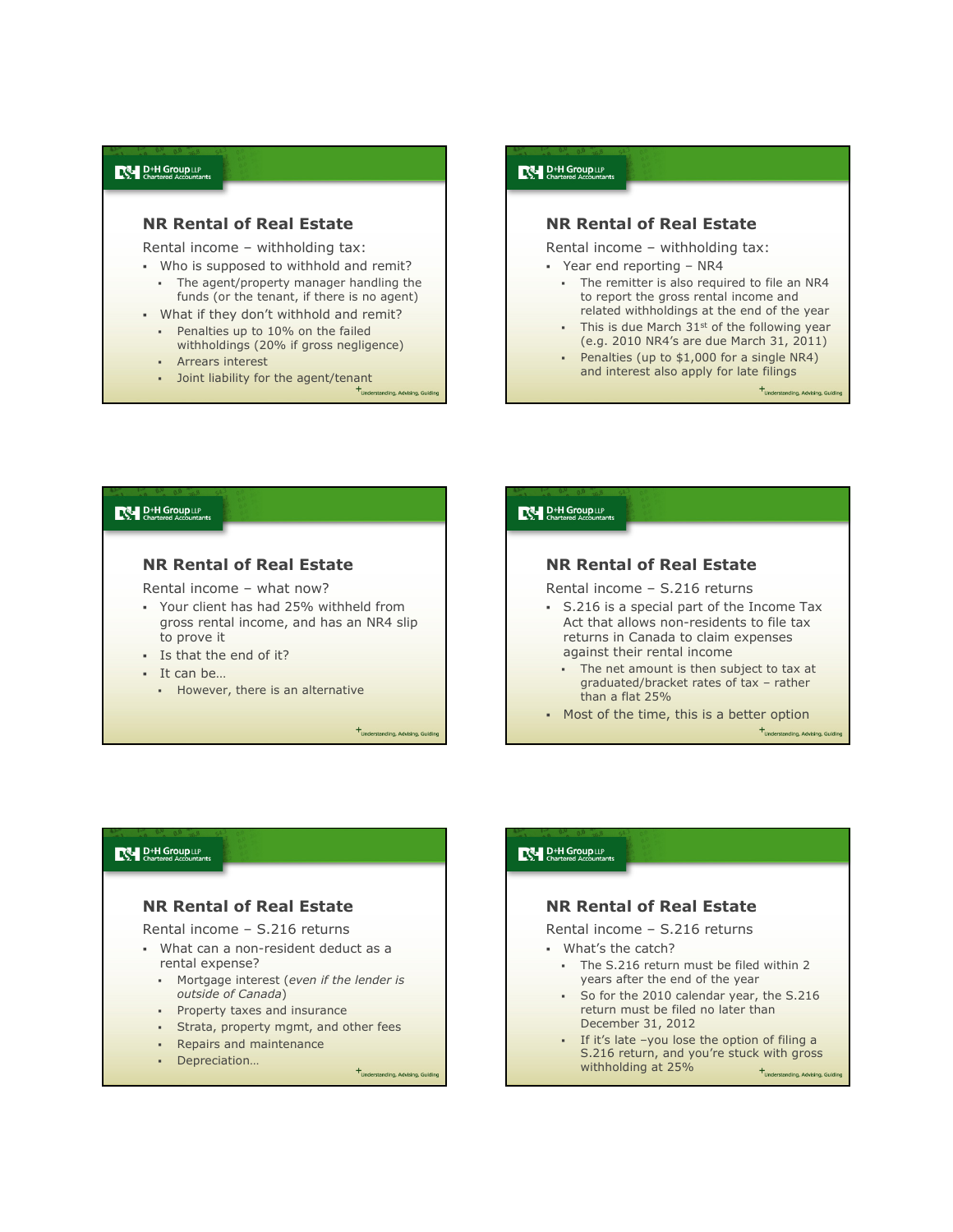### NR Rental of Real Estate

Rental income – S.216 returns

- What are the options if you're behind the eight ball?
	- Voluntary disclosure if the CRA hasn't already contacted you in any way, shape, or form, you can come forward and they'll (currently) administratively allow you to file S.216 returns to claim expenses against your rental income, even beyond the 2 year deadline +<br>Understanding Advising Gr

# $\mathbb{R}$  D<sup>+</sup>H Group LLP<br>Chartered Accountants

#### NR Rental of Real Estate

Rental income – S.216 returns

- Voluntary disclosure
	- There is a specific process and procedure to follow to ensure you are allowed to file the late S.216 returns without penalties
	- Arrears interest on the failed withholdings will still apply, but this is typically quite manageable
	- This is a one shot deal

+Understanding, Advising, Gui

### D<sup>+H</sup> Group LLP

### NR Rental of Real Estate

Rental income – S.216 returns

- If the CRA is the one to make first contact over failed rental withholdings
	- S.216 returns can still be filed for the current and previous two years to claim expenses
	- Older years are too far gone
	- Both penalties and interest will apply

+Understanding, Advising, Guiding

### **D**<sup>+H</sup> Group LLP

### NR Rental of Real Estate

Rental income – S.216 returns

- If the CRA is the one to make first contact over failed rental withholdings
	- You're now into fairness applications (to waive interest and penalties) and payment plans (to manage cash flow) – both of which are CRA processes
	- You can file an objection to have the late S.216 returns allowed, but it will be costly with a low chance of success

 $+$ Understanding, Advising, Guiding

### D<sup>+H</sup> Group LLP

### NR Rental of Real Estate

Rental income – S.216 returns

- What are your options if you're ahead of the game?
	- You can work with your property manager or other agent to file an NR6 undertaking

+<br>Understanding, Advising, Guid

#### $R^{\mathsf{N}}$  D<sup>+</sup>H Group LLP

### NR Rental of Real Estate

Rental income – S.216 returns

- NR6 undertaking
	- This form declares that you are undertaking to file a S.216 return within 6 months after year end (e.g. June 30th)
	- This form also allows the property manager/agent to withhold and remit 25% tax on only your net rental income (before depreciation) – so your cash flow is better

+Understanding, Advising, G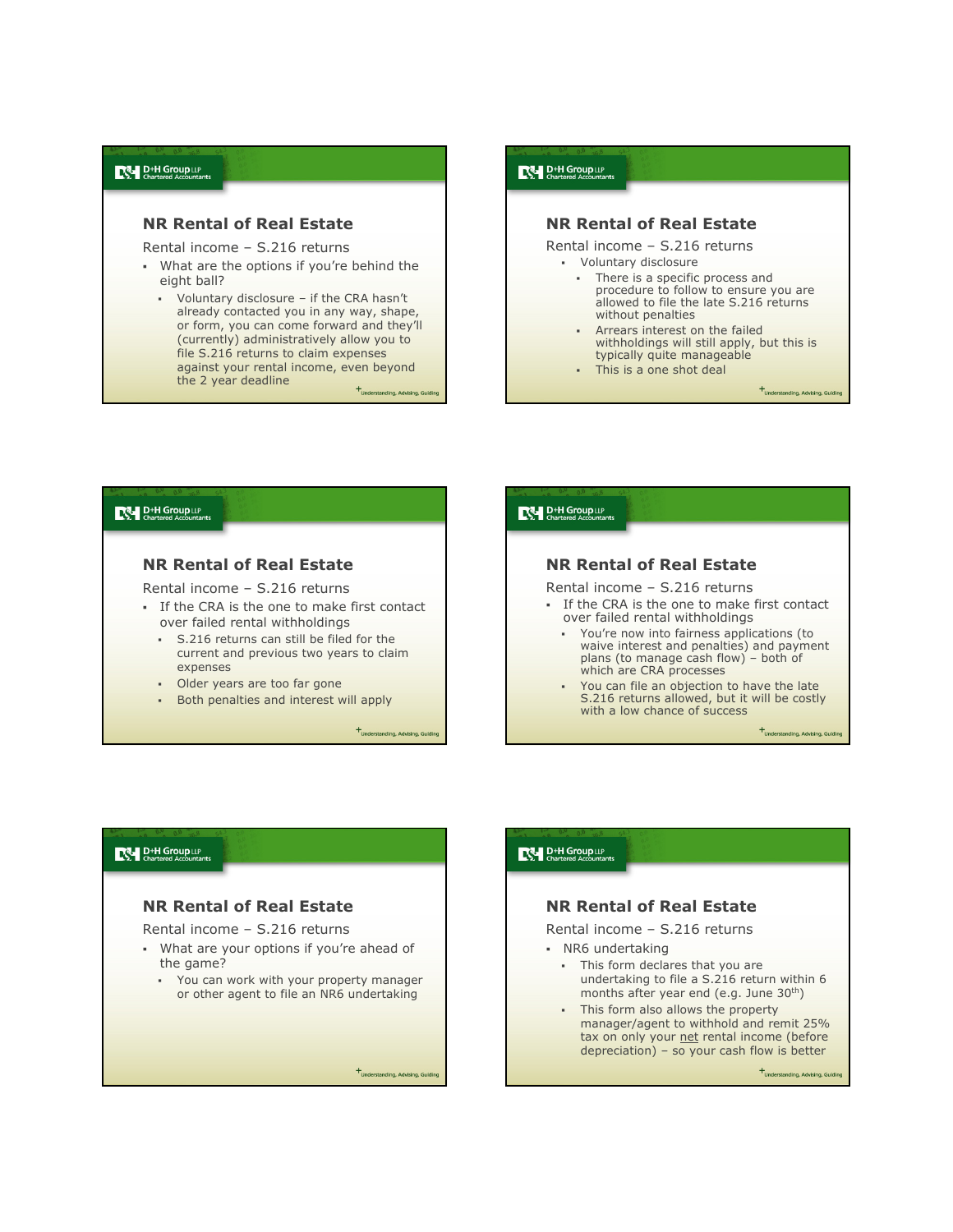### NR Rental of Real Estate

Rental income – S.216 returns

NR6 undertaking – what's the catch?

- If you don't file the S.216 return by the June 30<sup>th</sup> deadline, you lose the ability to file a S.216 return at all
- You revert to being taxed at 25% on your gross rental income
- Your property manager/agent is jointly liable for this tax
	- Watch the deadlines! +<br>Understanding Advising Gu

### $R^{\mathsf{U}}$  D<sup>+H</sup> Group LLP

#### NR Rental of Real Estate

Rental income – S.115 "alternative"

- S.115 return where the income is active business income rather than passive rental income (e.g. hotel v. condo)
	- Regulation 805 waiver of withholding instead of an NR6 undertaking
	- CRA can be sticky about what qualifies as an active business v. a passive rental activity

+<br>Understanding Advising GL

### D<sup>+H</sup> Group LLP

### NR Rental of Real Estate

Rental income – S.115 "alternative"

- S.115 returns
	- No "hard" statutory deadline for filing the return to claim expenses, but ordinary deadlines always apply, and the CRA can become impatient and assess the 25% withholding tax anyway (in which case you may have to re-prove that S.115 applies to allow expenses to be claimed)

 $+$ Understanding, Advising, Guiding

#### **D**<sup>+H</sup> Group LLP

 $R^{\mathsf{N}}$  D<sup>+</sup>H Group LLP

### NR Rental of Real Estate

Rental income – S.115 "alternative" S.115 returns

- - Expenses paid to other non-residents (such as loan interest) may be subject to withholding
	- Has different GST/HST implications for the income from the property and for the purchase/sale of the property

+Understanding, Advising, Guiding

### D<sup>+H</sup> Group LLP

### NR Sale of Real Estate

Taxation of gains

- Again, non-residents are taxable on their gains realized on real property located in Canada, just like Canadian residents
- What's different is the withholding tax and filing regime in place to protect Canada's ability to collect such taxes

+Understanding, Advising, Guidir



- The withholding tax must be remitted by the end of the month after the month of the sale
	- E.g. If a \$400,000 sale closes on November 23rd, \$100,000 withholding tax must be remitted by December 31st

+<br>Understanding Advising G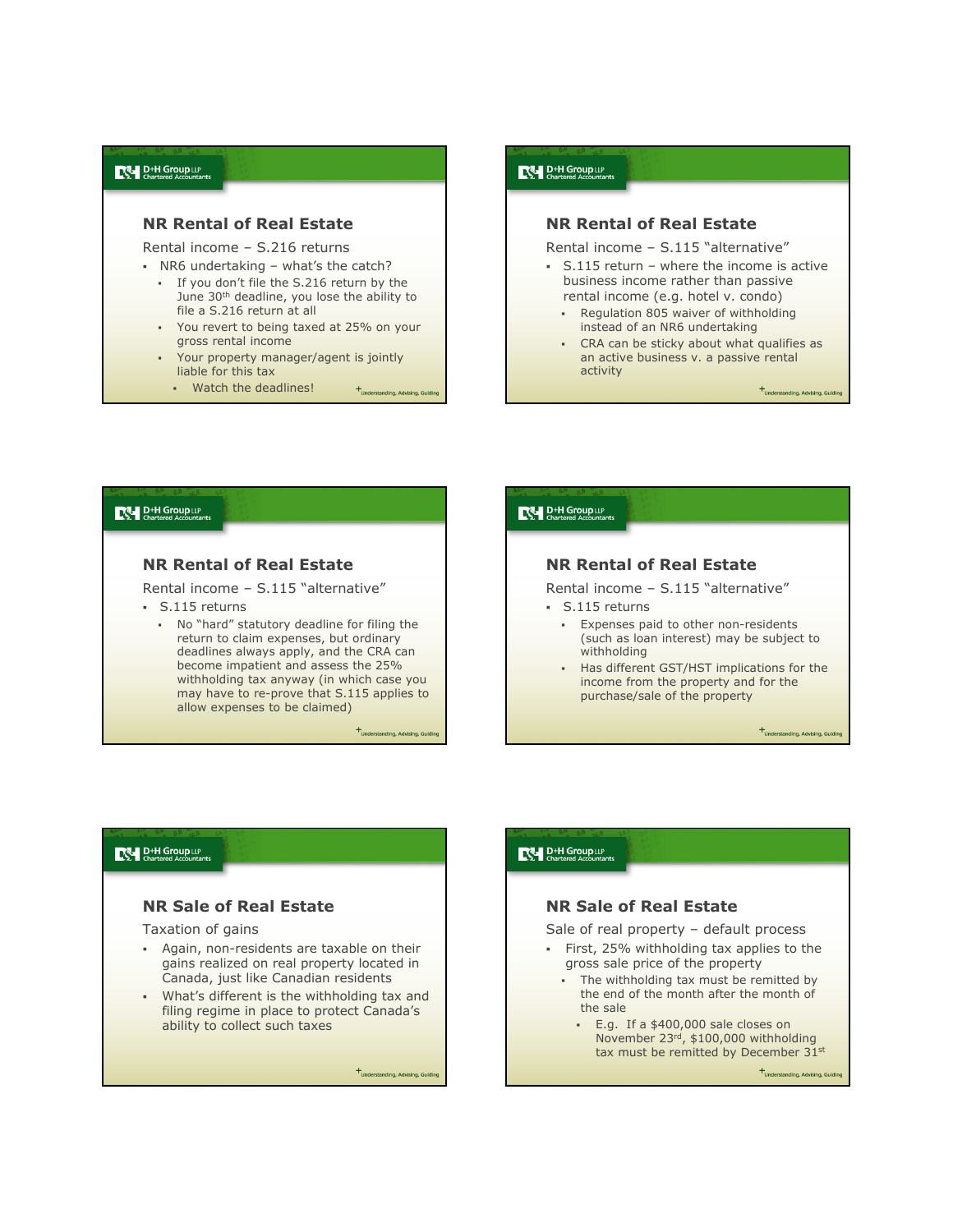#### $R^{\mathsf{N}}$  D<sup>+H</sup> Group LLP

### NR Sale of Real Estate

Sale of real property – default process

- Second, the sale of the property must be reported on a special Form T2062
	- The form reports certain details of the property sale (vendor, purchaser, address, sale price, cost base, etc.)
	- The form and supporting documents must be filed within 10 calendar days after the sale, or a penalty of \$25/day up to \$2,500 applies  $+$ Understanding Advising G

# $\mathbb{R}$  D<sup>+</sup>H Group LLP<br>Chartered Accountants

### NR Sale of Real Estate

Sale of real property – default process

- Third, the CRA issues a "clearance certificate" which confirms receipt of the gross withholding tax for both the vendor and purchaser

 $+$ Understanding, Advising, Guid

#### D<sup>+H</sup> Group LLP

### NR Sale of Real Estate

Sale of real property – default process

- Fourth, after the end of the year, the nonresident vendor files a Canadian tax return to claim the cost base of the property and selling costs against the gain
	- The net gain is then subject to graduated tax rates (rather than a flat 25%)
	- Any excess amounts withheld are refunded

 $+$ Understanding, Advising, Guiding

| <b>D+H Group LLP</b><br>Chartered Accountants |                          |                                             |                                   |
|-----------------------------------------------|--------------------------|---------------------------------------------|-----------------------------------|
| <b>NR Sale of Real Estate</b>                 |                          |                                             |                                   |
|                                               |                          | Sale of real property $-$ default process   |                                   |
|                                               |                          |                                             |                                   |
| 1 Sale and<br>25% gross<br>withholding        | 2 File T2062<br>with CRA | 3 Clearance<br>Certificate<br>issued by CRA | 4 Final<br>filing                 |
|                                               |                          |                                             | +Understanding, Advising, Guiding |

#### D<sup>+H</sup> Group LLP

### NR Sale of Real Estate

Sale of real property – proactive process

- First, file the T2062 before closing
	- Doing so requests that the withholding be reduced from 25% of the gross sale proceeds, to:
		- 25% X (Proceeds Cost Base)
	- Note that selling costs cannot be factored in at this stage

+Understanding, Advising, Guid

# $\mathbb{R}$  D<sup>+H</sup> Group LLP NR Sale of Real Estate Sale of real property – proactive process Second, the CRA reviews the T2062 and: Approves the amounts; and Issues a notice confirming the reduced amount of withholding taxes to be remitted The CRA review process can take 12 to 16 weeks, and may require further submissions of information (desk audit)

+Understanding, Advising, Gui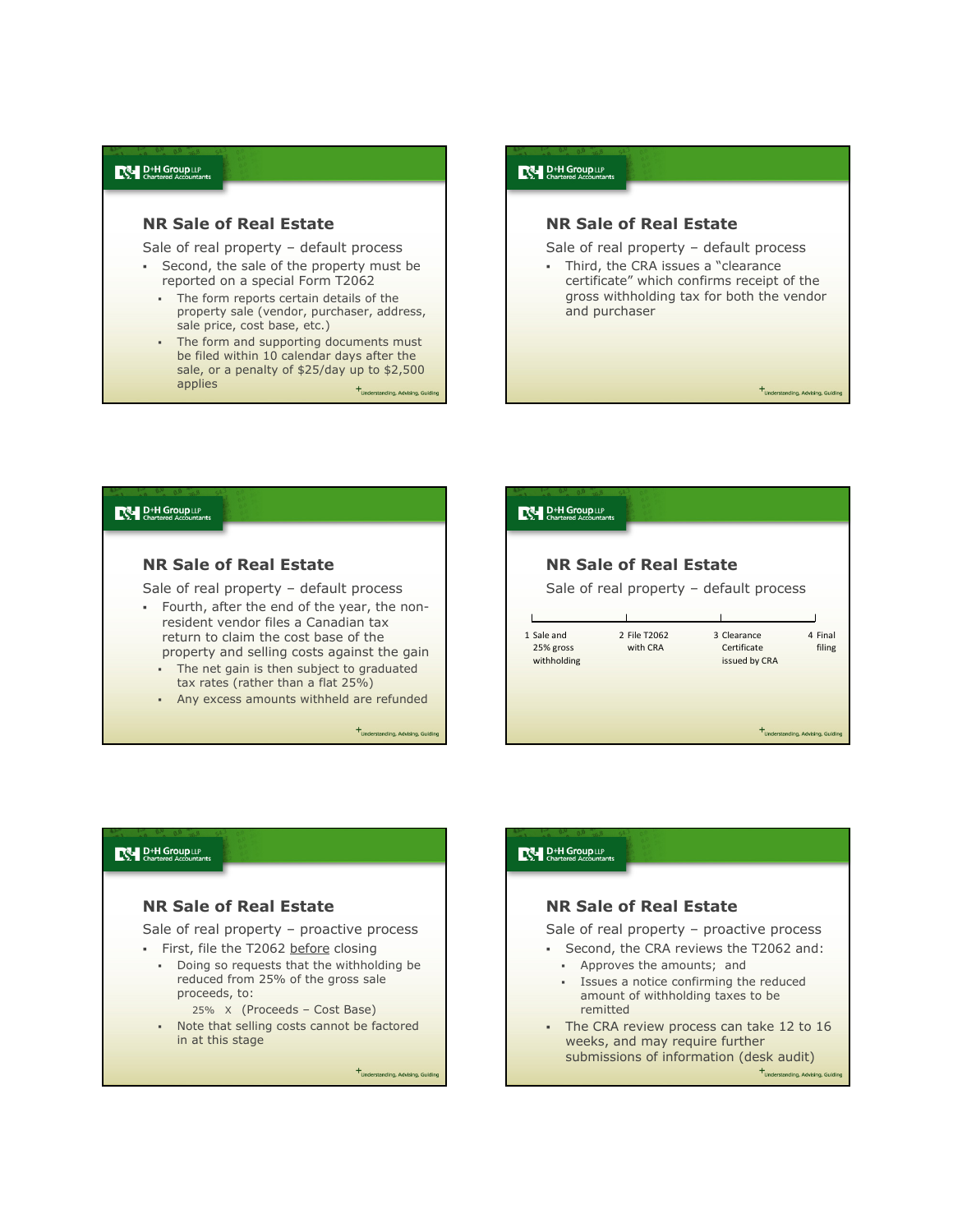### NR Sale of Real Estate

Sale of real property – proactive process

- Third, on the closing date, 25% is still withheld from the sale price
	- However, instead of being remitted in full, it is retained (typically by the vendor's lawyer) in a trust account
	- **What the lawyer does remit to the CRA is** the reduced amount of withholding confirmed in the CRA notice

+<br>Understanding, Advising, Gu

### **D<sup>+H</sup>** Group LLP

### NR Sale of Real Estate

Sale of real property – proactive process

- Fourth, the CRA accepts the remittance, and issues a Clearance Certificate
	- This usually takes a few days
	- **Upon receipt of the Clearance Certificate.** the lawyer may then remit the remainder of the 25% withheld from the sale price to the vendor

 $+$ Understanding, Advising, Guid

#### D<sup>+H</sup> Group LLP

### NR Sale of Real Estate

Sale of real property – proactive process

- Fifth, after the end of the year, the nonresident vendor files a Canadian tax return to claim selling and other costs not previously permitted
	- The net gain is subject to graduated tax rates (rather than a flat 25%)
	- Any excess amounts withheld are refunded

 $+$ Understanding, Advising, Guiding

# **D**<sup>+H</sup> Group LLP NR Sale of Real Estate Sale of real property – proactive process 1 Contract 2 CRA then 3 Closing, 4 CRA 5 Final for sale - reviews and 25% withheld issues Filing file T2062 confirms by lawyer, Clearance reduced but only Certificate,<br>
withholding reduced remaining withholding reduced<br>amount funds w/lawyer remitted released  $+$ Understanding, Advising, Guidi

### D<sup>+H</sup> Group LLP

### NR Sale of Real Estate

- Other details to note
	- If the property is a rental property or business premises, 50% withholding tax technically applies to the building portion of the sale price
	- If the property is a development or "flip" property, 50% withholding tax technically applies to the entire sale price
	- In these cases, a separate Form T2062A must be filed

+Understanding, Advising, Guid